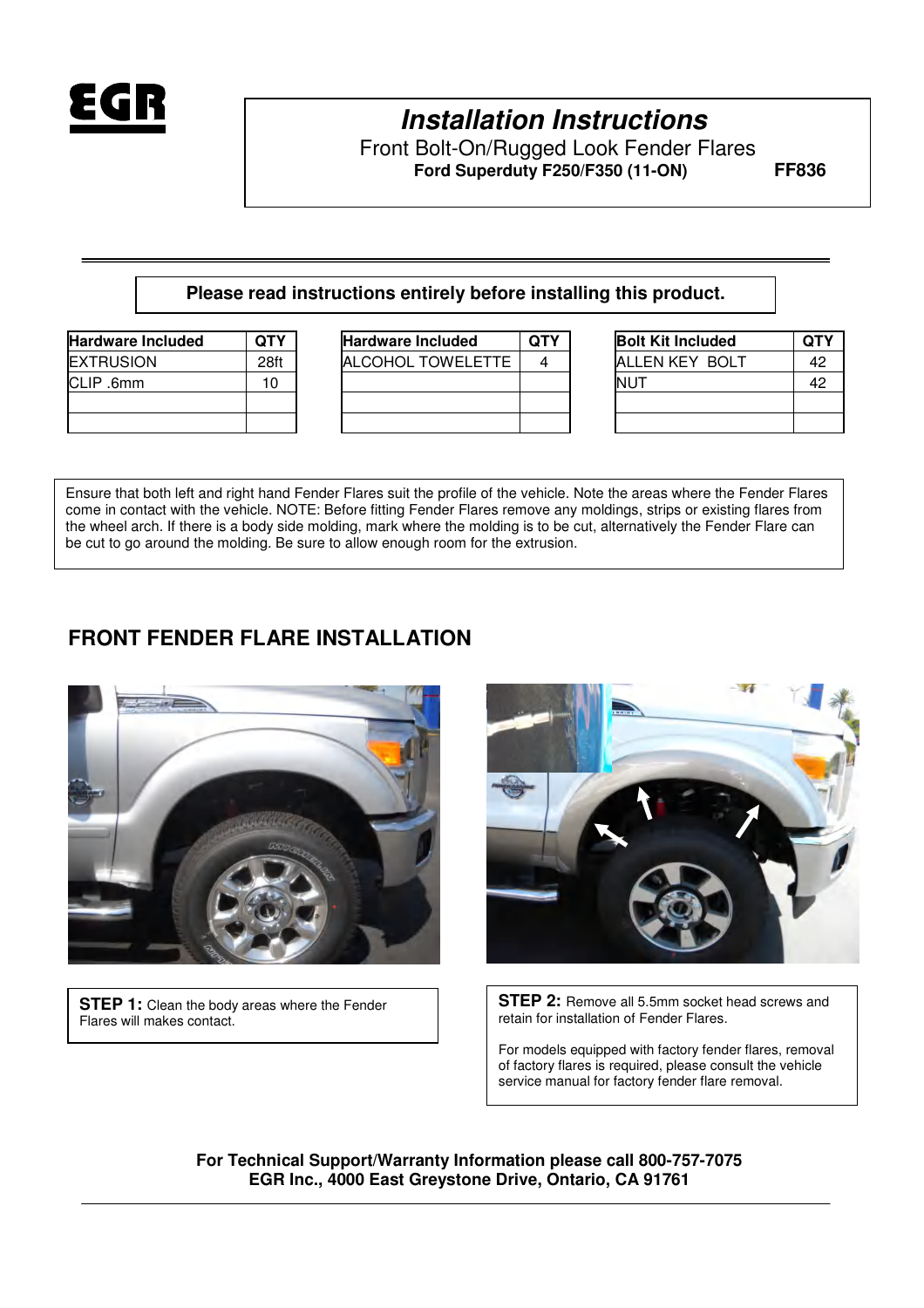

# **Installation Instructions**

Front Bolt-On/Rugged Look Fender Flares  **Ford Superduty F250/F350 (11-ON) FF836** 

### **REAR FENDER FLARE INSTALLATION**



**STEP 3: Place the Fender Flare onto the vehicle and** fit into the correct position following the contours of the body. Ensure the slots in the part align with the holes in the fender from the previously removed 5.5mm socket head screws.



**STEP 4:** Reinstall the 5.5mm socket head screws through slots in the Fender Flare to the vehicle. Make sure the screws are securely engaged to the vehicle fender.

**For Technical Support/Warranty Information please call 800-757-7075 EGR Inc., 4000 East Greystone Drive, Ontario, CA 91761**